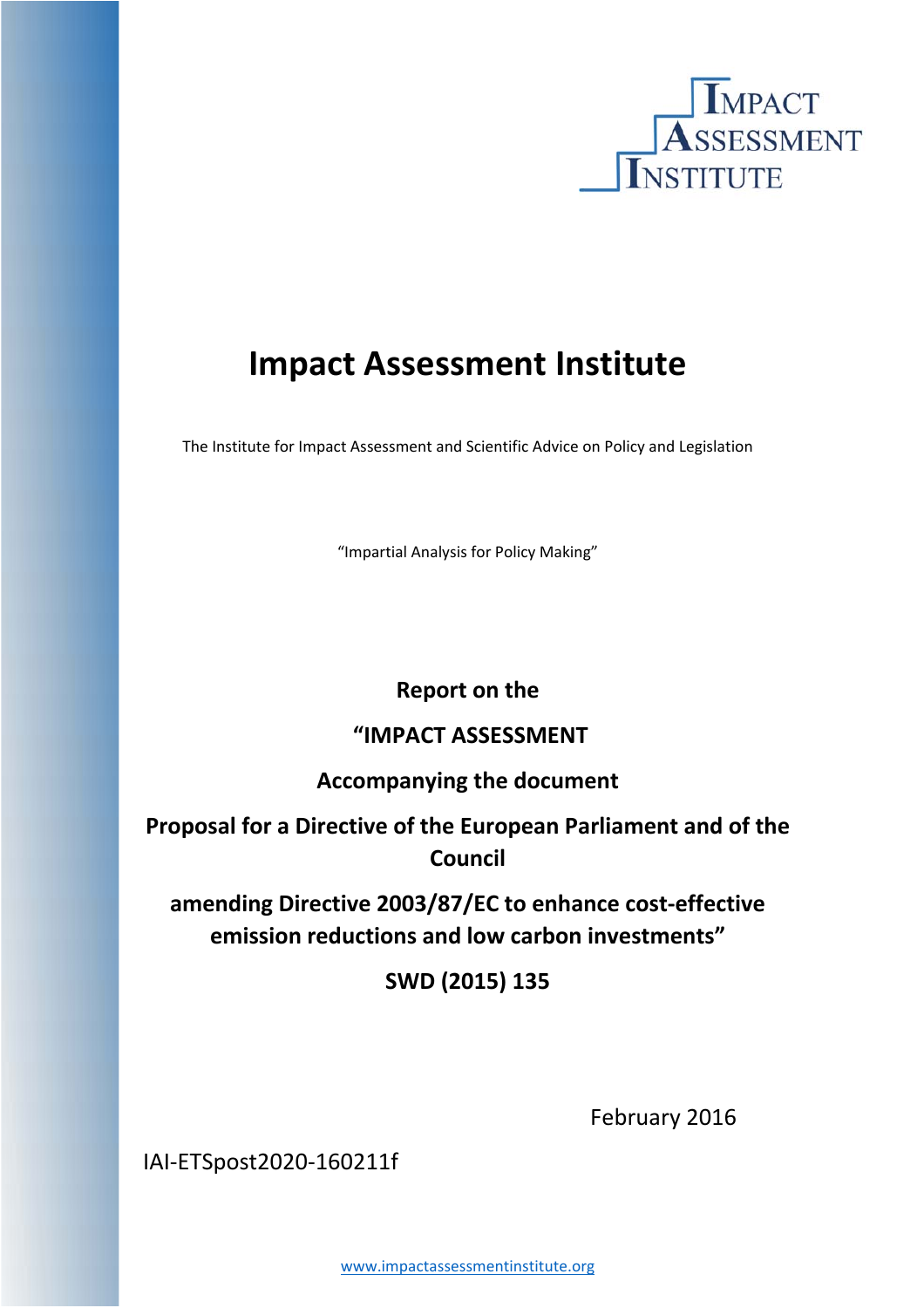#### **Main findings**

The IAI scrutinised the Impact Assessment accompanying the legislative proposal on the revision of the Emissions Trading System for the post-2020 period.

The analysis in this Impact Assessment is based substantially on earlier Climate & Energy Impact Assessments, for which the IAI identified a critical lack of transparency of the analysis. In particular, evidence behind the 40% GHG reduction target for 2030, derived from the proprietary PRIMES model, is not available for scrutiny and cannot be verified.

The consequence of the lack of transparency is that the following elements of the ETS package are called into question due to the uncertainly in the economic implications of the reduction target:

- The proposed linear reduction factor in the allowance cap of 2.2%, which is derived directly from the 40% GHG reduction figure.
- The carbon-leakage provisions for calculating the number of free allowances, whose analysis depends on the economic effects of the GHG reduction figure.
- The efficacy of provisions on low‐carbon funding mechanisms that are dependent on economic effects.

In addition to the above, the option package for free allocation selected for the legislative proposal was not explicitly analysed in the Impact Assessment. This analytical gap denies stakeholders the possibility to analyse the specific evidence and rationale behind the chosen legislative approach.

In conclusion, the lack of transparent evidence behind the underlying figures casts doubt on the efficacy of the Impact Assessment's numerical analysis, conclusions and the relevance to the provisions of the legislative proposal. To generate the necessary confidence in the proposed policy provisions, a full and transparent reanalysis of the underlying data would be required.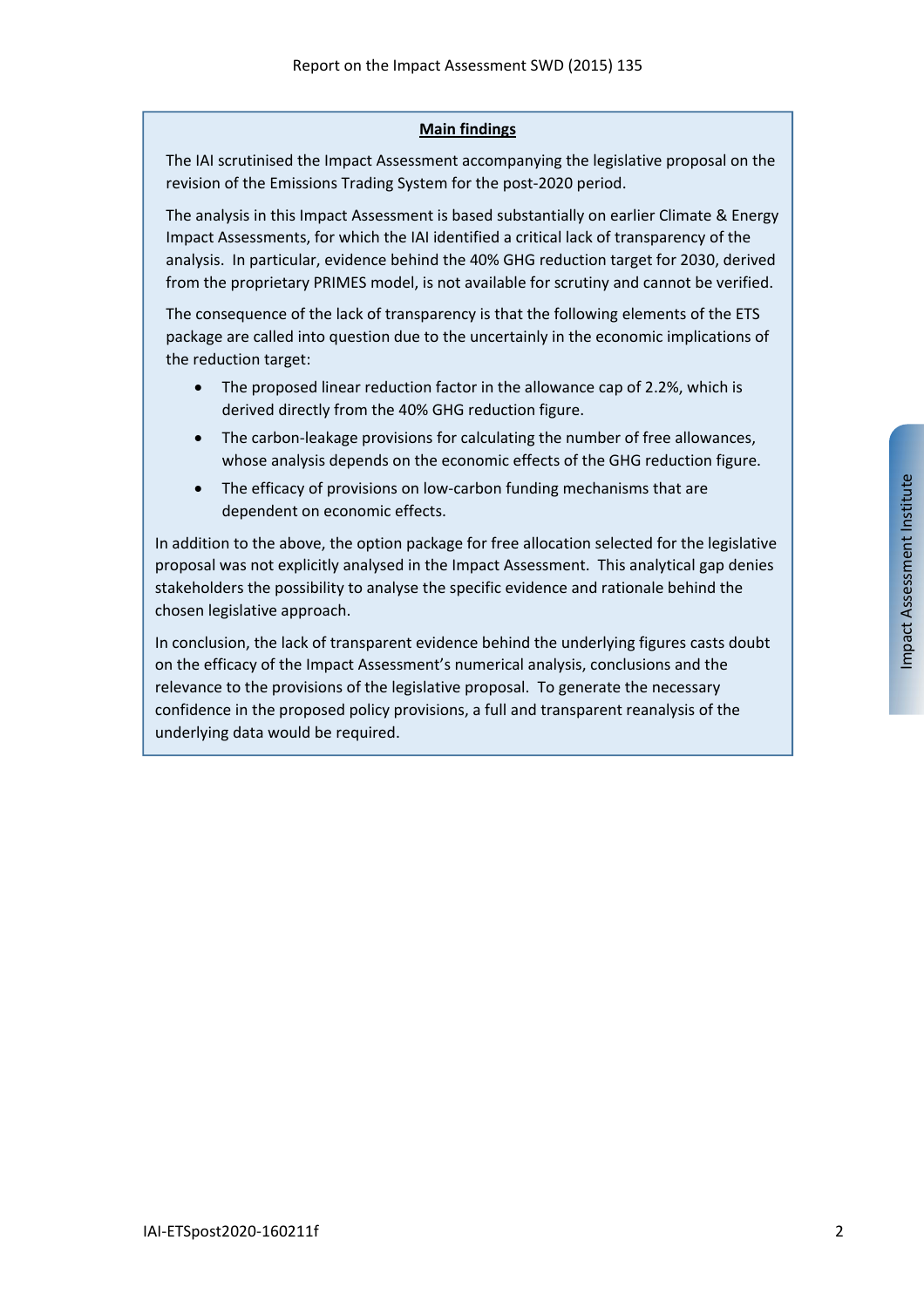### Accompanying statement

This report has been written according to the guiding principles of the Impact Assessment Institute: transparency, objectivity, legitimacy and credibility. It therefore analyses the subject matter critically from a purely factual and scientific point of view, without any policy orientation. In respecting these principles it has been compiled following its written Study Procedures<sup>1</sup>.

The analysis is open to review and criticism from all parties, including those whose work is scrutinised. Contacts with all relevant parties are recorded to ensure transparency and to guard against "lobbying" of the results.

By its nature the report has a critical characteristic, since it scrutinises the subject document with its main findings entailing the identification of errors, discrepancies and inconsistencies. In performing this work, the intention of the report is to be constructive in assisting the authors of the subject document and its background information as well as all relevant stakeholders in identifying the most robust evidence base for the policy objective in question. It should therefore be seen as a cooperative contribution to the policy making process.

This report is also to be considered as a call for additional data. Peer review (Annex I) is an essential step laid down in the procedures of the Impact Assessment Institute and this is manifested in the openness to further review and to identify new data. Even at publication of the final version, the report explicitly requests additional data where the readily available data was not sufficient to complete the analysis.

<sup>1</sup> "Procedures for Conduct of Studies", Impact Assessment Institute, December 2015 (http://www.impactassessmentinstitute.org/#!procedures/c1q8c)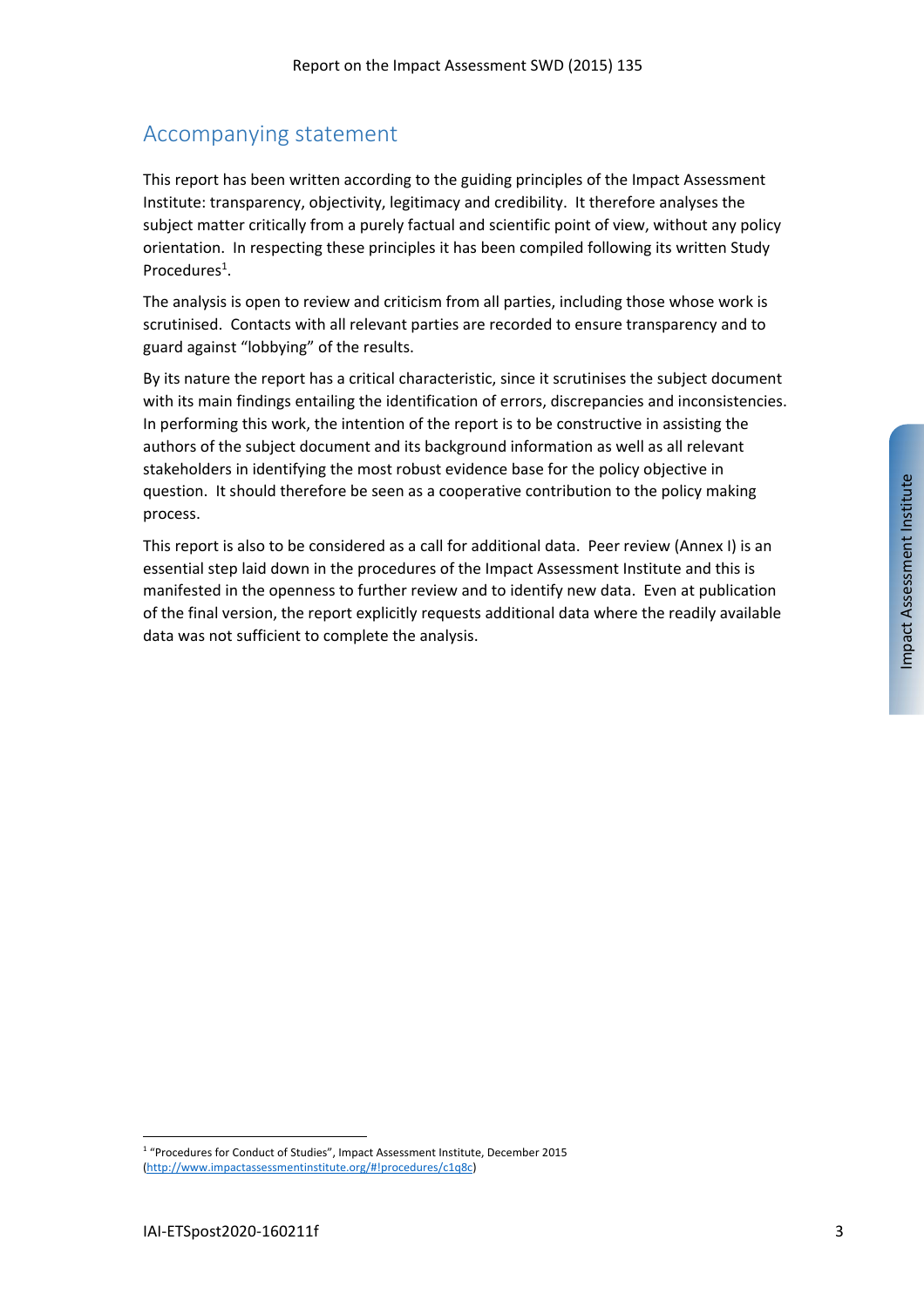#### Additional data requested

Repeating the request detailed in the IAI's study<sup>2</sup> on the Climate & Energy and Energy Efficiency Impact Assessments SWD (2014) 15 and SWD (2014) 255, detailed information on the inputs, mechanism and outputs of the PRIMES model and associated scenarios are requested from the European Commission:

- Full set of relevant numerical input parameters to the PRIMES model for each scenario in both the 2030 Impact Assessment and the Energy Efficiency Impact Assessment, for the 2030 and 2050 timeframes.
- Full set of raw outputs for all scenarios.
- Comprehensive and comparable explanation of the conditions underlying all scenarios.
- Full explanation of how the underlying scenario conditions translate into the numerical input parameters to the model.

In addition, specifically for the Impact Assessment of the ETS revision, the following additional data is requested from the European Commission:

- In order to provide transparency for this important legislative dossier, full access to and disclosure of the details and algorithms of the underlying model is essential, specifically the PRIMES energy model.
- An explicit evaluation of the selected option package for free allocation (see Section 1.2.2).

<sup>&</sup>lt;sup>2</sup> 'Report on transparency, consistency and feasibility in the Impact Assessments accompanying the European Commission Communications SWD (2014) 15 and SWD (2014) 255', the Impact Assessment Institute, 14th December 2015.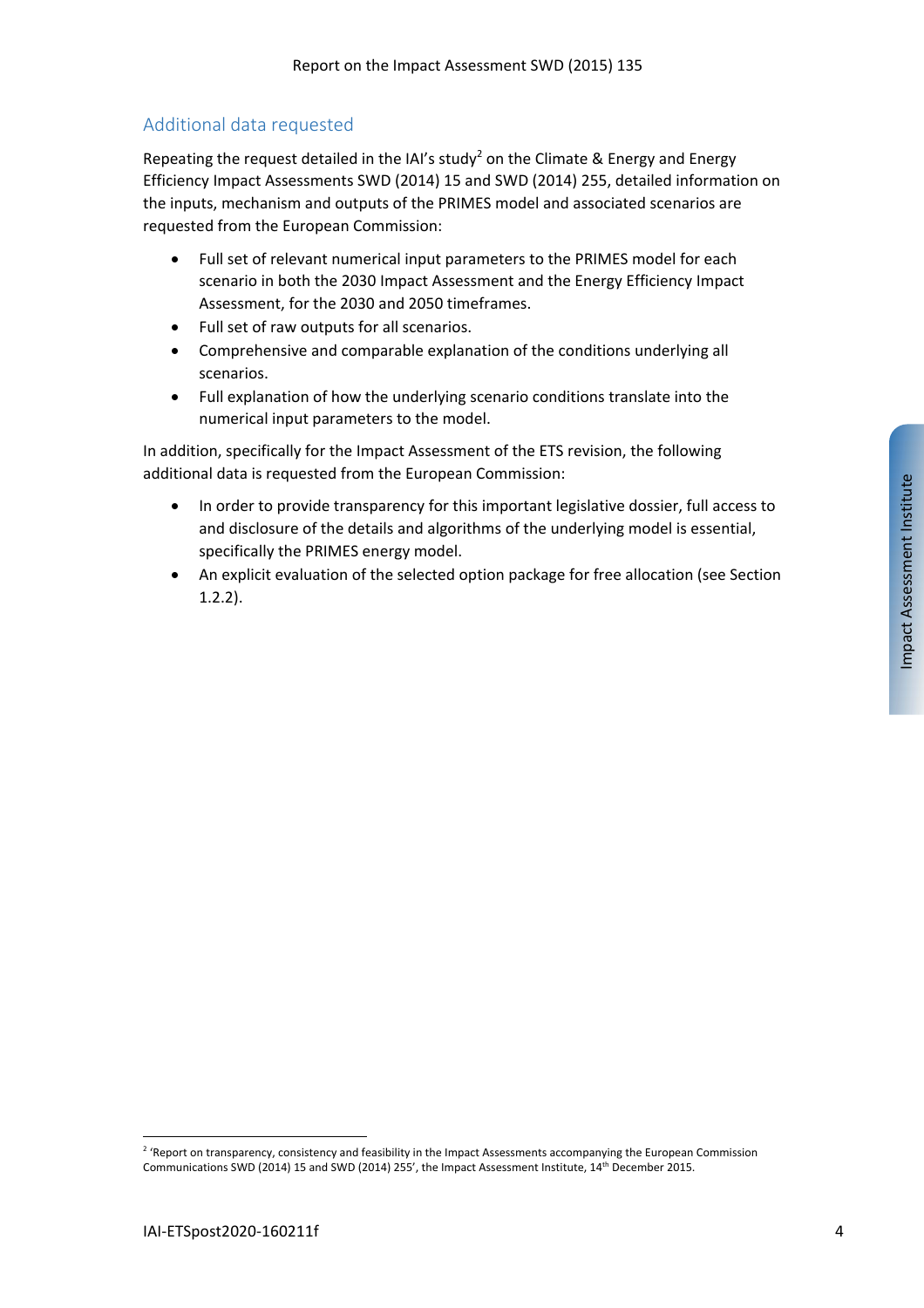#### Visualisation

The following table provides a visual overview of the results of this report for each element of the evidence presented in the Impact Assessment, using an assessment from 1 to 7 to indicate the level of confidence  $(1 =$  highest,  $7 =$  lowest confidence level).

| <b>Element</b>  | <b>Assessment level &amp;</b><br>description (17) |                                                                 | <b>Notes</b>                                                                                                                                                                               |  |  |
|-----------------|---------------------------------------------------|-----------------------------------------------------------------|--------------------------------------------------------------------------------------------------------------------------------------------------------------------------------------------|--|--|
| Rhetoric        | $\overline{2}$                                    | Minor questions identified<br>on analysis and/or evidence       | The language used is generally neutral<br>and refers to the existing facts and<br>evidence                                                                                                 |  |  |
| Assumptions     | 3                                                 | Several questions identified<br>on analysis and/or evidence     | The assumptions are consistent with<br>existing work, but are contested by a<br>number of stakeholders                                                                                     |  |  |
| Background data | 6                                                 | Serious concerns identified<br>with analysis and/or<br>evidence | The background data is not transparent<br>due to the use of a proprietary<br>analytical model and lack of<br>information about the inputs and<br>outputs of the model                      |  |  |
| Analysis        | 6                                                 | Serious concerns identified<br>with analysis and/or<br>evidence | Notwithstanding the concerns of the<br>background data, the analysis did not<br>include an assessment of the selected<br>option proposal for a key element of<br>the legislation           |  |  |
| Results         | 6                                                 | Serious concerns identified<br>with analysis and/or<br>evidence | Given the concerns with the<br>background data, the results cannot be<br>scrutinised and independently verified,<br>calling into question their validity                                   |  |  |
| Conclusions     | 6                                                 | Serious concerns identified<br>with analysis and/or<br>evidence | The conclusions of the Impact<br>Assessment are based on<br>intransparently generated results and<br>thereby do not provide a sufficient<br>basis for public policy making in this<br>case |  |  |

#### Key to assessment levels

| Correct<br>analysis, fully<br>evidenced | Minor<br>questions<br>identified on<br>analysis<br>and/or<br>evidence | Several<br>questions<br>identified on<br>analysis<br>and/or<br>evidence | <b>Concerns</b><br>identified<br>with analysis<br>and/or<br>evidence | Substantial<br>concerns<br>lidentified<br>with analysis<br>and/or<br>evidence | Serious<br>concerns<br>lidentified<br>with analysis<br>and/or<br>evidence | <b>Incorrect</b><br>analysis<br>evidence<br>absent |
|-----------------------------------------|-----------------------------------------------------------------------|-------------------------------------------------------------------------|----------------------------------------------------------------------|-------------------------------------------------------------------------------|---------------------------------------------------------------------------|----------------------------------------------------|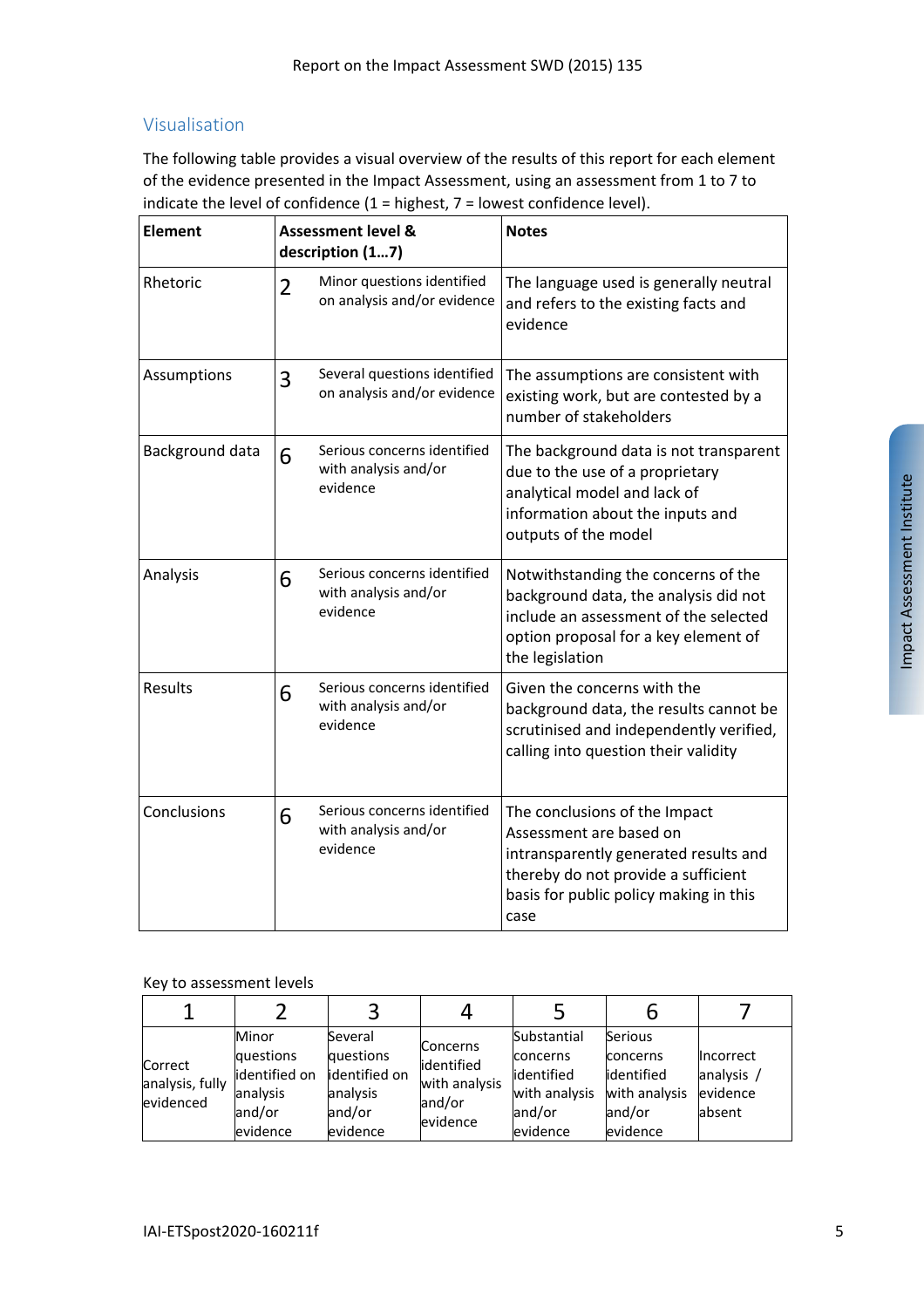## 1 Report on the content of the Impact Assessment

The legislative proposal on the revision of the Emissions Trading System for the post‐2020 period3 (ETS post‐2020) follows on from the European Commission communications on Climate & Energy<sup>4</sup> and Energy Efficiency<sup>5</sup> policy to 2030. The Impact Assessment for the ETS post-2020 legislation (ETS post-2020 IA) is based to a great extent on the results of the Impact Assessments of the Climate & Energy and Energy Efficiency policy communications (Climate & Energy IAs).

The Impact Assessment Institute (IAI) published its study on the Climate & Energy IAs on  $14<sup>th</sup>$ December 2015. The IAI study concluded that the evidence for the results attained in the Climate & Energy IAs is not fully transparent. Specifically, the inputs, outputs and inherent analysis of the mathematical modelling, including amongst others the PRIMES model, were not explicitly published, preventing interested stakeholders from reproducing the results and performing alternative scenario analysis.

This subsequent study, analysing the ETS post‐2020 IA, identifies a number of consequences for the ETS post-2020 legislation arising from the IAI analysis of the Climate & Energy IAs. A material lack of transparency was identified in the Climate & Energy IAs. This finding is now escalated from the level of policy discussion and strategy to an actual legislative measure with concrete outcomes. The information presented thus does not allow a full assessment of the quality and robustness of the ETS post‐2020 IA.

### 1.1 Linear reduction factor

In the ETS post‐2020 proposal, the linear reduction factor in the cap of allowances for 2021 onwards has been increased from the current 1.74% to 2.2%. It was determined in the ETS post-2020 IA that this increase was necessary in order to reach the targeted GHG reduction by 2030 in the included sectors of 43% that had been presented in the Climate & Energy communication and IA. The validity of the 2.2% linear reduction factor is fully dependent on the robustness of the 43% figure as the appropriate policy goal. This figure in turn forms part of the selected GHG40 policy scenario, presented in the Climate & Energy IAs.

The IAI report on the Climate & Energy IAs concluded that the modelling evidence has not been transparently presented. This leads to the conclusion that the GHG40 scenario, the 43% ETS target and therefore the 2.2% linear reduction factor are not supported by transparent evidence. The evidence available is therefore not sufficient to substantiate the 2.2% factor as the appropriate level of ambition.

<sup>&</sup>lt;sup>3</sup> "Proposal for a Directive of the European Parliament and of the Council amending Directive 2003/87/EC to enhance costeffective emission reductions and low carbon investments" COM(2015)337, European Commission, 15<sup>th</sup> July 2015.

<sup>4</sup> "Communication from the Commission to the European Parliament, the Council, the European Economic and Social Committee and the Committee of the Regions: A policy framework for climate and energy in the period from 2020 to 2030" COM(2014)15, European Commission, 22<sup>nd</sup> January 2014.

<sup>5</sup> "Communication from the Commission to the European Parliament and the Council: Energy Efficiency and its contribution to energy security and the 2030 Framework for climate and energy policy" COM(2014) 520, European Commission, 23<sup>rd</sup> July 2014.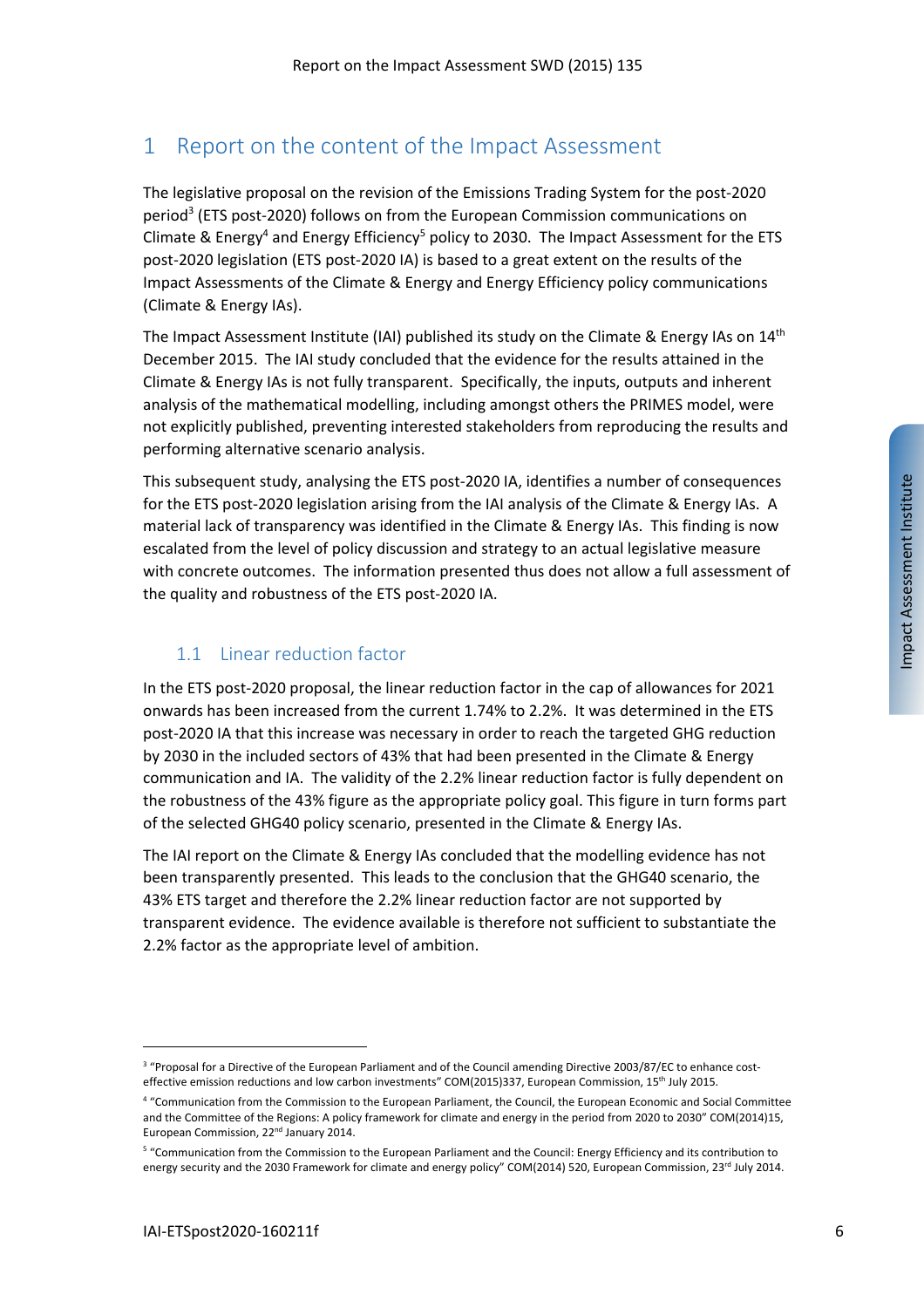### 1.2 Auction share, free allocation and carbon leakage provisions, indirect carbon costs

The provisions on auction share, free allocation and indirect carbon costs have been implemented with the objective to avoid an inordinate burden on industries which may be subject to carbon leakage. The higher the cost of compliance with the cap, the greater the risk of carbon leakage.

As indicated in Section 1.1 above, the modelling evidence, on which the parameters such as ETS price and total system costs rest, has not been fully presented in the Climate & Energy IAs. The ETS post-2020 IA presents no new evidence in this respect, relying fully on the results of the Climate & Energy IAs. It is therefore not possible to verify whether the ETS price and total system cost figures correspond appropriately to the proposed provisions for auction share, free allocation, indirect carbon costs and low-carbon funding mechanisms.

#### 1.2.1 Amended criteria for determining sectors at risk of carbon leakage

The key economic factors relating to carbon leakage and the main justification for free allocation are compliance costs and possibilities for cost pass through, as assessed in Section 7.5.3 of the ETS post‐2020 IA.

The replacement of cost intensity by emissions intensity in all options except the 'continuity of Phase 3 conditions', is applied in order to "…help avoid a recurrent debate on which carbon price to use...", as described in Annex 5.2.2 of the ETS IA. However, the conversion of cost intensity into emissions intensity uses the implied ETS allowance price of €25/tCO2 (as indicated for example in Annex 5.2.2 and Annex 7.5), which is a decision that itself could equally be recurrently debated. The rationale for the use of the €25/tCO2 figures is alluded to in the ETS post‐2020 IA (e.g. on page 180 as the "…expected average carbon price in phase 4…") but the reasoning is not explicitly presented.

As argued in Section 1.2 above, since the underlying evidence for has not been fully presented in the Climate & Energy IAs, it is not possible to scrutinise effectively the resulting calculation of allowance prices nor therefore to verify the most effective parameters for determining the at‐risk sectors.

#### 1.2.2 Option packages for free allocation

A number of packages of options for addressing the risk of carbon leakage (CL) were assessed in the ETS post‐2020 IA. In particular, these include different options for the definition of carbon leakage groups, their criteria and cost pass-through rates (summarised in Section 7.4).

Two options for thresholds for determining risk of carbon leakage are considered:

- 1. Thresholds for either emission or trade intensity or a combination of both (with emissions intensity replacing the cost intensity used in the current ETS phase)
- 2. A single threshold based on the product of emission intensity and trade intensity

Three options exist for the number of carbon leakage groups:

- 1. No groups
- 2. 2 groups (CL-exposed and non CL-exposed)
- 3. 4 groups (very high, high, medium and low risk)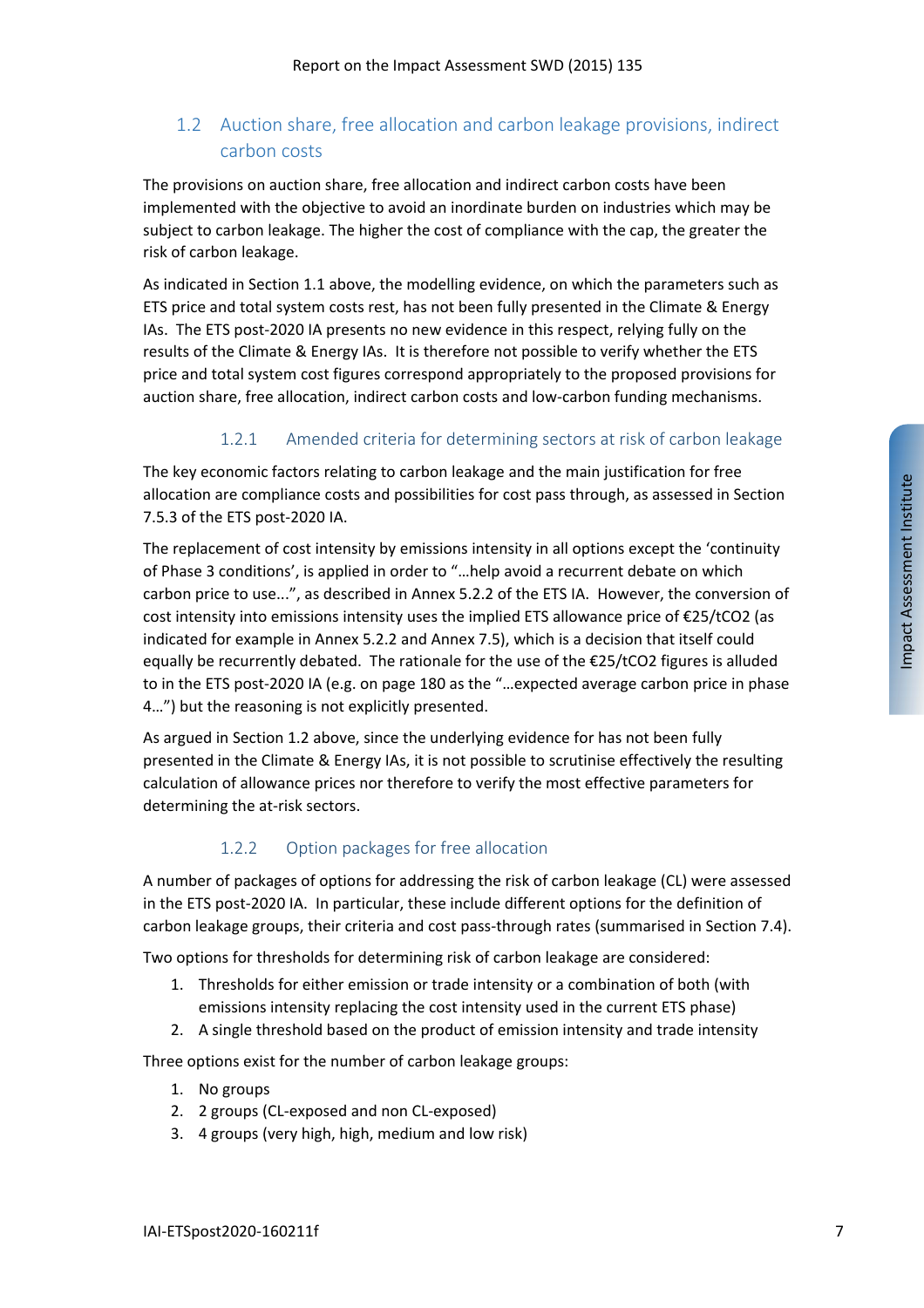The table below shows the options evaluated in the Impact Assessment for each of the packages ( $\bullet$ ) comparing with the current rules ( $\bullet$ ) and with the method applied in the legislative proposal  $(\bullet)$ .

| <b>Thresholds</b><br><b>Groups</b>                                                                        | Thresholds based on<br>cost/emission intensity and/or<br>trade intensity. | Thresholds based on emission intensity<br>multiplied by trade intensity |
|-----------------------------------------------------------------------------------------------------------|---------------------------------------------------------------------------|-------------------------------------------------------------------------|
| No groups                                                                                                 | $\bullet$ (Simple)                                                        |                                                                         |
| 2 groups:<br>100% - CL-exposed;<br>30% - non CL-exposed<br>٠                                              | Current rules<br><b>Baseline B</b><br>Baseline B bis                      | ● Proposal                                                              |
| 4 groups by leakage risk:<br>100% - very high;<br>80% - high;<br>٠<br>60% - medium;<br>$30\% - low.$<br>٠ | Limited changes                                                           | Targeted                                                                |

This simple representation highlights that the package put forward in the legislative proposal (●) was not specifically analysed in the ETS post-2020 IA. It is similar to the "Targeted" package, having the same single threshold value based on the product of emission intensity and trade intensity, but using two groups instead of four.

This lack of specific analysis of the eventually selected option significantly reduces the transparency of the evidence base for the ETS post‐2020 proposal. This is combined with the absence of a fully comprehensive presentation of the evidence for the underlying GHG reduction target in the Climate & Energy IAs setting the policy framework. The analysis in the ETS post‐2020 IA of the specific package that is actually reflected in its legislative proposal does not follow from the presented evidence base. Stakeholders are therefore not in a position to assess fully the reasoning behind the policy decision.

### 1.3 Low carbon funding mechanisms

The policy options assessed for innovation support, the modernisation fund and for modernisation of the energy systems in lower income Member States involve economic decision making, since they each include provisions for the allocation of allowances for these purposes. However, the lack of transparent presentation of the underlying evidence in the Climate & Energy IAs (as stated in Section 1.2 above) prevents validation of the projected value of the allowances and therefore the expected economic effect of the policy provisions.

The ETS post-2020 IA and the legislative proposal define a total of 450 million allowances devoted to innovation support, 2% set aside for the modernisation fund and free allocation to the electricity generation sector in low income Member States. These have an economic value, which is dependent on the allowance price. However, the assumed price is not explicitly stated in the relevant parts of the text. The range  $\epsilon$ 10 -25 is suggested in the context of the modernisation fund (explicit or implied in footnotes on pages 54 and 60). This in itself is a large range and in addition the allowance price is likely to change over time,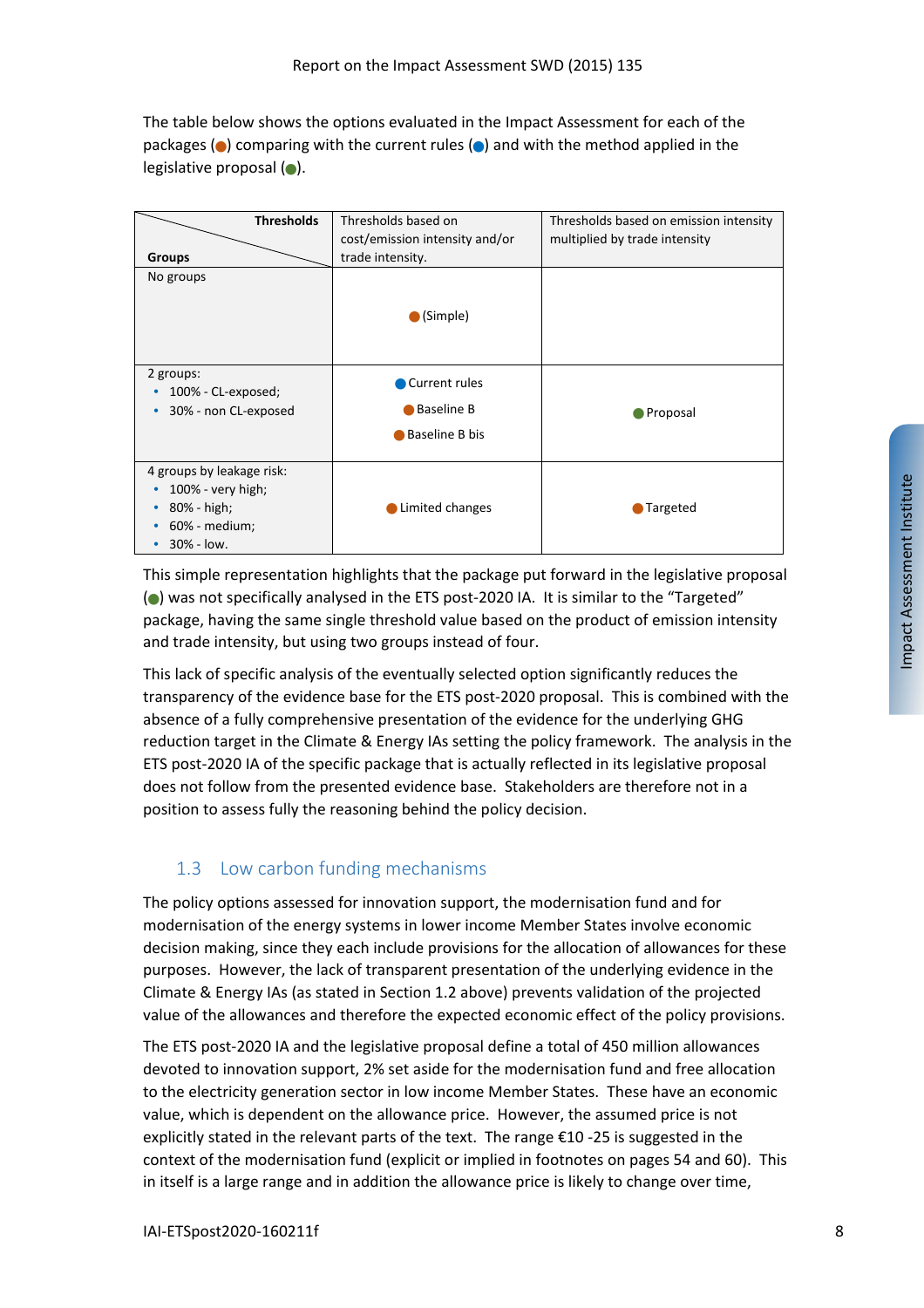reaching €40 by 2030 according to the GHG40 scenario in the Climate & Energy IAs. In turn the €40 itself is subject to uncertainty due to the lack of transparency of the underlying modelling.

Given the high uncertainty around the allowance price, the economic value of the underlying allowances is also highly uncertain. This prevents an accurate evaluation of the impacts.

# 2 Transition to the system of delegated and implementing acts ('Lisbonisation')

In addition to analysing the ETS post‐2020 IA, the Impact Assessment Institute has also investigated the provisions in the legislative proposal for transitioning to the system of delegated and implementing acts, known as Lisbonisation. This is included in the study since that secondary legislation will contain important provisions that are themselves based on evidence already presented or to be presented, potentially requiring further scrutiny.

The provisions in the legislative proposal for transitioning to the system of delegated and implementing acts are found to be consistent and comprehensive.

In the legislative text, one small clarification is necessary. On page 25 of the legislative proposal, the amendment for Article 24a includes a reference to Article 11b(7). However, Article 11b(7) is deleted according to page 23 of the legislative proposal. This appears to require some clarifying words, since in the consolidated text will therefore include a reference to Article 11b(7) without the Article existing in the text.

Continued monitoring of the secondary legislation is to be undertaken as a follow‐up to this study.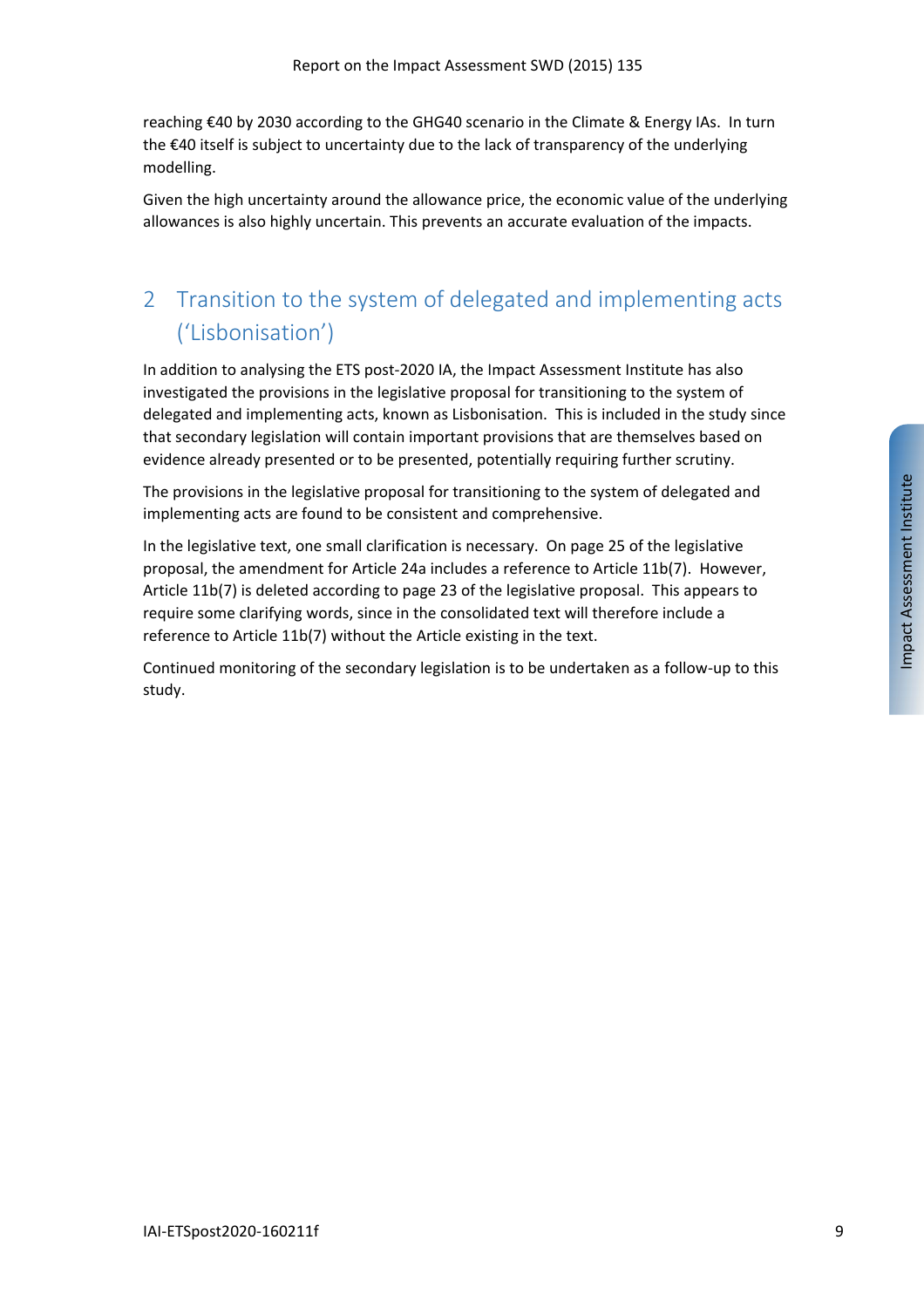# 3 Conclusion

The ETS post‐2020 IA is predicated on the evidence base that was presented in the Climate & Energy IAs. Since the publication of those latter Impact Assessments, further institutional debates have resulted in the political decision to endorse a 40% GHG reduction target and consequently the 43% reduction target for the ETS sectors.

This study shows that the lack of transparency identified in the evidence base for EU Climate and Energy policy is fundamental to the concrete legislative initiatives that are derived from it. The analysis that underpinned the strategic policy choices is now carried over into an actual legislative proposal, with the consequence that the lack of transparency in the data is also carried over. Without further action to present the underlying data more comprehensively, this will also be the case for future initiatives in the Climate and Energy Policy domain.

The lack of full transparency diminishes the confidence that stakeholders may have in the process, since they are not in a position to reproduce or test the evidence fully. In particular, subsequent decisions taken by the Council of Ministers and European Parliament might have effects different than those that they presume based on the analysis presented by the Commission. Last, but not least, there is a risk of choosing policy and regulatory options that are not sufficiently effective or efficient in meeting key EU policy objectives, in contradiction to the principles and expectations of Better Regulation.